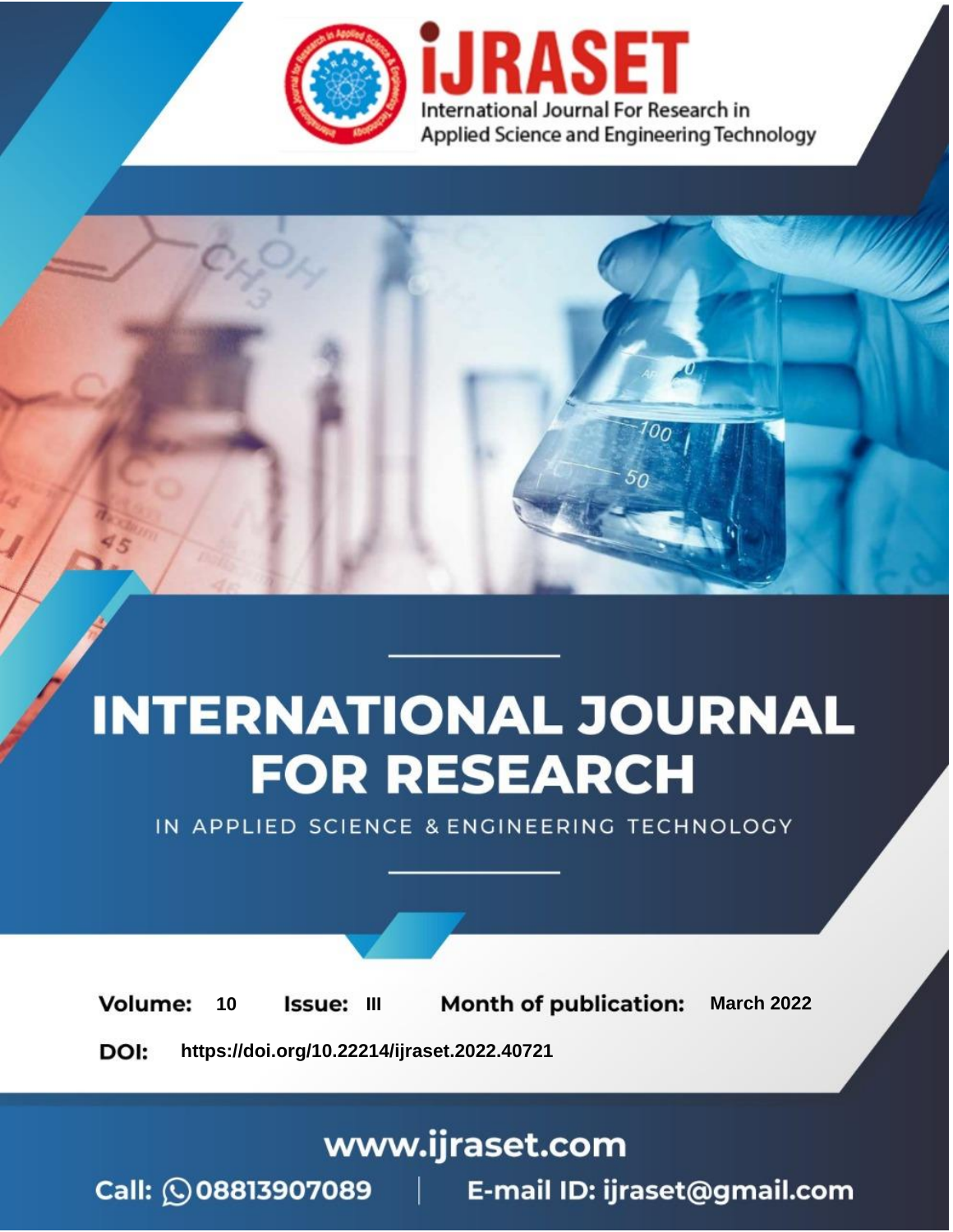

### **Speech to Speech Translation with Response Suggestion (English-Hindi)**

Kushal HU<sup>1</sup>, Kethu Yashaswi<sup>2</sup>, Patil Chanchal Vinod<sup>3</sup>, Meghana G<sup>4</sup> *1, 2, 3, 4Vidyavardhaka College Of Engineering*

*Abstract: Language barriers are becoming more common in primary care as a result of the surge in international migration. People who do not speak the same language will be able to converse in real-time using natural spoken language thanks to this technology. It can assist in overcoming linguistic hurdles as well as having more effective communications. We can also reply rapidly as a result of it. Medical researchers must translate their findings into several languages, with international tribunals and regional blocs such as the EU requiring particularly stringent translations.*

#### **I. INTRODUCTION**

India is one of the countries with a wide range of cultural and linguistic diversity. More than 90% of the 599 people who took part in this nationwide cross-sectional survey suffer language challenges at least once a year, with 30.0 percent experiencing them once a week. Using family and friends for translations is the most common method of bridging a language barrier (60.1 percent say it happens in more than half of their encounters), followed by "using gestures" (32.0 percent) and simply tolerating the lack of communication (22.9 percent). Around 15% of the world's population suffers from a language-based learning problem. As a result, there is a communication breakdown, resulting in a significant gap in discourse. To get around this, we'll need a translator in the middle who will act as a link and translate it into the appropriate language.

It is of great assistance to migrants and their families. Illiterates and many people with only basic reading/writing skills will benefit greatly from it. Individuals' learning processes will be enhanced, and their communication flexibility will be improved. Emails and chats have become a big part of our life in recent years, thanks to the introduction of smart devices. Users of laptops and cell phones receive hundreds of messages every day, not only at work but also in their personal lives.

The majority of these responses are domain-specific or require context, but a significant percentage is general and consists of the standard set of words like "Okay," "Wow," or "Good morning," among many others. As a result, it's only natural that our devices have some additional capability to assist us in replying to received messages in such day-to-day circumstances with the addition of quick responses to speech; this saves time and enhances the dialogue in their respective languages.

#### **II. PROBLEM STATEMENT**

Language obstacles are projected to become more prevalent in primary care as international migration increases. More than 90% of the 599 people who took part in this national cross-sectional study suffer language challenges at least once a year, and 30.0 percent confront them every week. Using family and friends for translations is the most common method of bridging a language barrier (60.1 percent say it happens in more than half of their encounters), followed by "using gestures" (32.0 percent) and simply tolerating the lack of communication (22.9 percent).

#### **III. LITERATURE SURVEY**

Felix Stahlberg et al.[1] They used Modern NMT architectures in this paper, which can be traced back to their origins in word and sentence Embedding. They went over the Encoder and Decoder Families. They employed the Encoder and Decoder Network Concept with Fixed Length Sentence Embedding, but they used Attentional Encoder and Decoder Networks because this provided poor translations for extended sentences. RNN search, GNMT, ConvS2S, and the Transformers are among the most commonly utilised designs discussed in this work. It also delves into advanced NMT topics like explainability and NMT-SMT hybrid systems.

Rico Sennrich et al.[2] They introduced an innovative and effective technique in this study for making the NMT model capable of open-vocabulary translation by encoding rare and unknown words as sequences of sub-word units. To improve the encoding of any rare words in the vocabulary with appropriate sub word tokens while avoiding the insertion of any unknown tokens, simple character n-gram models and segmentation based on the Byte pair encoding compression technique [BPE] were utilised. Thanks to this tokenization process, every word may finally be able to overcome the fear of being forgotten.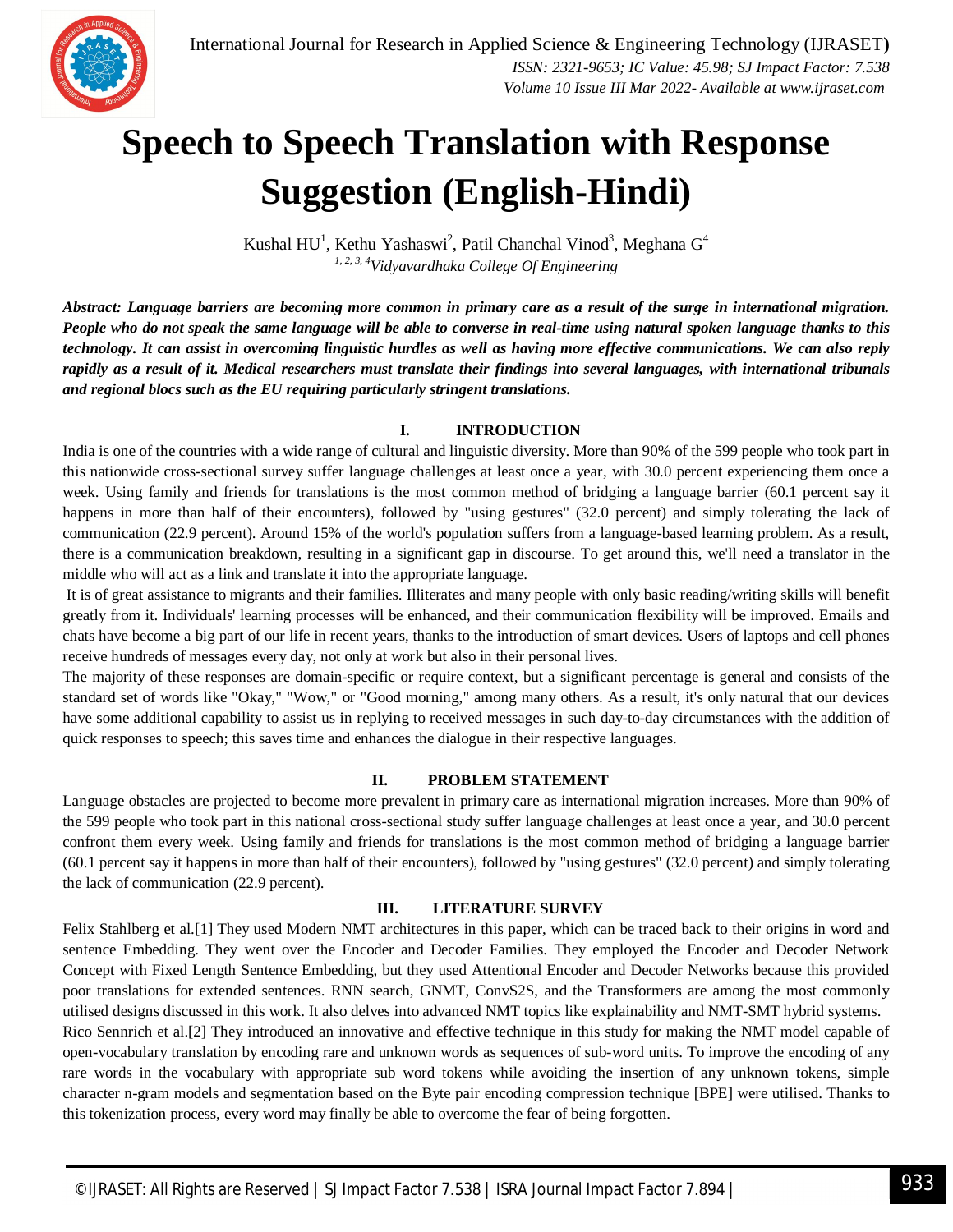

#### International Journal for Research in Applied Science & Engineering Technology (IJRASET**)**  *ISSN: 2321-9653; IC Value: 45.98; SJ Impact Factor: 7.538 Volume 10 Issue III Mar 2022- Available at www.ijraset.com*

Mikel Artetxe et al.[3] In this research, they propose a method method for training an NMT system utilising monolingual corpora in an unsupervised manner. They employed an unsupervised embedding mappings approach as well as a slightly modified attentional encoder-decoder model that can be trained on monolingual corpora utilising a combination of demonising and Back Translation on monolingual corpora. This methodology achieved a score of 10.21 BLEU points in the WMT 2014 French to English and German to English translation. This study also explains how to incorporate character-level data into the model, which improves the methodology for dealing with some of the model's limitations.

Anjuli KannanF et al.[4] The purpose of this paper is to propose and demonstrate a new method for semantic clustering of usergenerated data that only requires a modest amount of tagged data. It employs LSTM, Deep Learning, Clustering, and Semantics ideas. Language Detection, Tokenization, Sentence Segmentation, Normalization, Quotation Removal, and Salutation/Close Removal were all used to pre-process the data in this paper. Perplexity, Mean Reciprocal Rank, and Accuracy is three standard metrics used to evaluate the LSTM model.

Rico Sennrich et al.[5] Neural machine translation is the art of performing several languages to match with the translation models. On the destination side, the translation data plays an important role in this model. They are providing the source data and were successfully reached to some extent, but obtain the results for all tasks in this survey. The results are back-translated from the target data into the source data. This research will improve fluency and effectiveness in the target language using neural machine translation models.

Sahinur Rahman Laskar et al.[6] Neural machine translation achieves the piece of work in machine translation because of the use of advanced deep learning techniques.

NMT model still suffers from the low quality of source data, to Overcome this challenge multi-modal came into existence. Multimodal techniques came into existence for textual or visual features to improve the quality of the source data. Multi-modal NMT carries out for higher BLEU, RIBES scores than text NMT models for translations.

Ajay Anand Verma et al.[7] In this paper, the encoder and the decoder suffers the problems of poor performance with long sentences with the out-of-vocabulary To solve the out-of-vocabulary problem introduces NMT along with subword segmentation called subword NMT. The long sentence translation error is identifying the attention-based NMT model using LSTM units. The outof-vocabulary words translation problem is solved by the sub-word segmentation by the byte-pair encoding(BPE).

Saikiran Gogineni et al.[8] When the length of the source language exceeds the restrictions, the performance of the encoder and decoder models has no bearing on the translation model. The 4 layer bi-directional LSTM approaches are ideal for sentences that are longer than the minimal length, resulting in higher BLEU scores for the network. They're employed in encoders and decoders, attention mechanisms, recurrent neural networks, and BLEU scoring techniques, among other things. Rule-based translation strategies are used in corpus-based translation and hybrid-oriented machine translation in this paper.

Roee Aharoni et al.[9] This paper portrays the work on NMT models which can translate up to 102 languages to/from English with a certain amount of trained directions. They use the TED talks dataset which consists of 58 languages paired with English along with other in-house datasets. Zero-shot accuracy is used as a degree of measurement for model generalization. Hence, they realize that by adding more languages, the model will be forced to create a generalized representation to utilize its capacity, thereby improving the zero-shot performance.

M. Anand Kumar et al.[10] This paper explains the machine translation shared task for language pairs of English to Tamil, Malayalam, Hindi and Punjabi. The entire shared task is the first to be evaluated by humans. Adequacy scores, Fluency scores, Overall ratings of the shared task MTIL-2017 were a part of the analysis results. The shared task discussed in this paper led to discoveries of new methods for machine translation for Indian languages. The study will be further evaluated for translation to other Indian languages from English apart from the 4 languages mentioned and vice versa.

Hendra Setiawan et al.[11] A Robust variational NMT model that performs much better than the best non-latent NMT models has been discussed in this paper. They analyse how different word dropout rates affect the performance of the model. Their experiment also included finding the optimal Latent Dimension and Normalizing flow configuration for certain conditions. Further improvements include applying the NMT model to many other inter-language conversions.

Georgiana Dinu et al.[12] The paper describes a way for adding new terminologies to neural network translation during runtime that can meet production requirements. For integrating terminology limitations, they do not employ constrained decoding algorithms. All studies were done in a zero-shot environment and used a black-box technique in which a generic neural Machine Translator is directly trained to understand how to use an external terminology that is provided at run-time. All experiments were done in a zero-shot setting.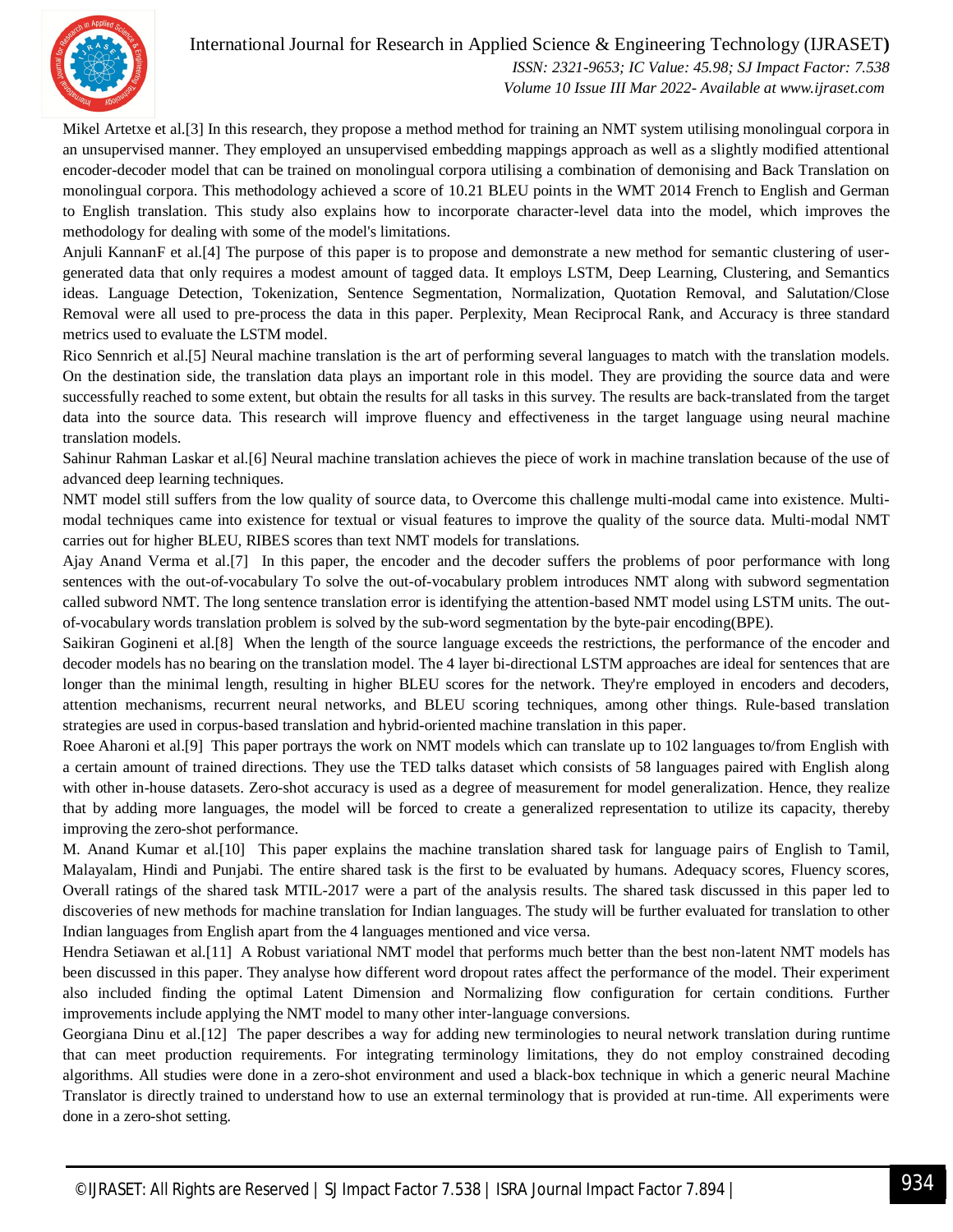

#### International Journal for Research in Applied Science & Engineering Technology (IJRASET**)**  *ISSN: 2321-9653; IC Value: 45.98; SJ Impact Factor: 7.538 Volume 10 Issue III Mar 2022- Available at www.ijraset.com*

Abigail See et al.[13] This paper explains how pruning schemes like class-blind, class uniform and class distribution help compress NMT models better. The WMT'14 English-German translation task has been worked upon for experimentation. After pruning and retraining the model, they returned with up to 62.5 percent reduction in storage size. These authors are the first ones to be applying Compression techniques to NMT models. They also tested the generalizability of the observations obtained by testing the pruning methods over smaller datasets.

Budhaditya Deb et al.[14] To help diversity response ideas, this research employed a generative latent variable model using Conditional Variational Auto-Encoder (M-CVAE). The main goal of this study is to increase the production click rate by diversifying the responses. The model has two encoders that project messages and responses into a common feature representation. Responses are chosen from a collection of choices during the inference. For diversification, the model employs lexical segmentation and optimization of marginal significance.

Mozhi Zhang et al.[15] This paper explains how they create a dataset for reply suggestions in 10 languages. They downloaded comments from reedit to create a data set. The top 10 languages are chosen in which they consist of at least 100k examples. There are 2 types of models to generate a reply one is the retrieval model which selects the reply from the fixed set of responses and the other is a generative model which generates replies from scratch. This feature is available in many applications including Gmail, LinkedIn, Microsoft Teams, Uber, etc.

#### **IV. METHODOLOGY**

In this System, the voice of the speaker will be recognized by the built-in Python Speech Recognizer Model and will be converted into text format. There were will be the following Sections in the System.

- *1)* Neural Machine Translation Model
- *2)* Automatic Reply Model for the Text
- *3)* The Resulted Text will be spoken out by the Python Module.

#### *A. System Description*

Figure 1.1 depicts the proposed system's methodology or system flow diagram. The user will first pronounce his sentence, which will then be translated by the algorithm. The speech module in Python will identify the voice and transform it into the embeddings text format. With the help of Word Embeddings, the information from the text will be extracted and passed on to the Encoder-Decoder Model with Attenuation Mechanism, where the text will be translated into Hindi. The same text will be transmitted to the Automatic Speech Reply Model, which will generate a reply to the text, which will then be forwarded to the translation model for translation. Finally, translated input text and translated reply text will be obtained, and these messages will be supplied to the Python voice module to speak aloud depending on the user's needs.



Figure 1.1 System Flow Diagram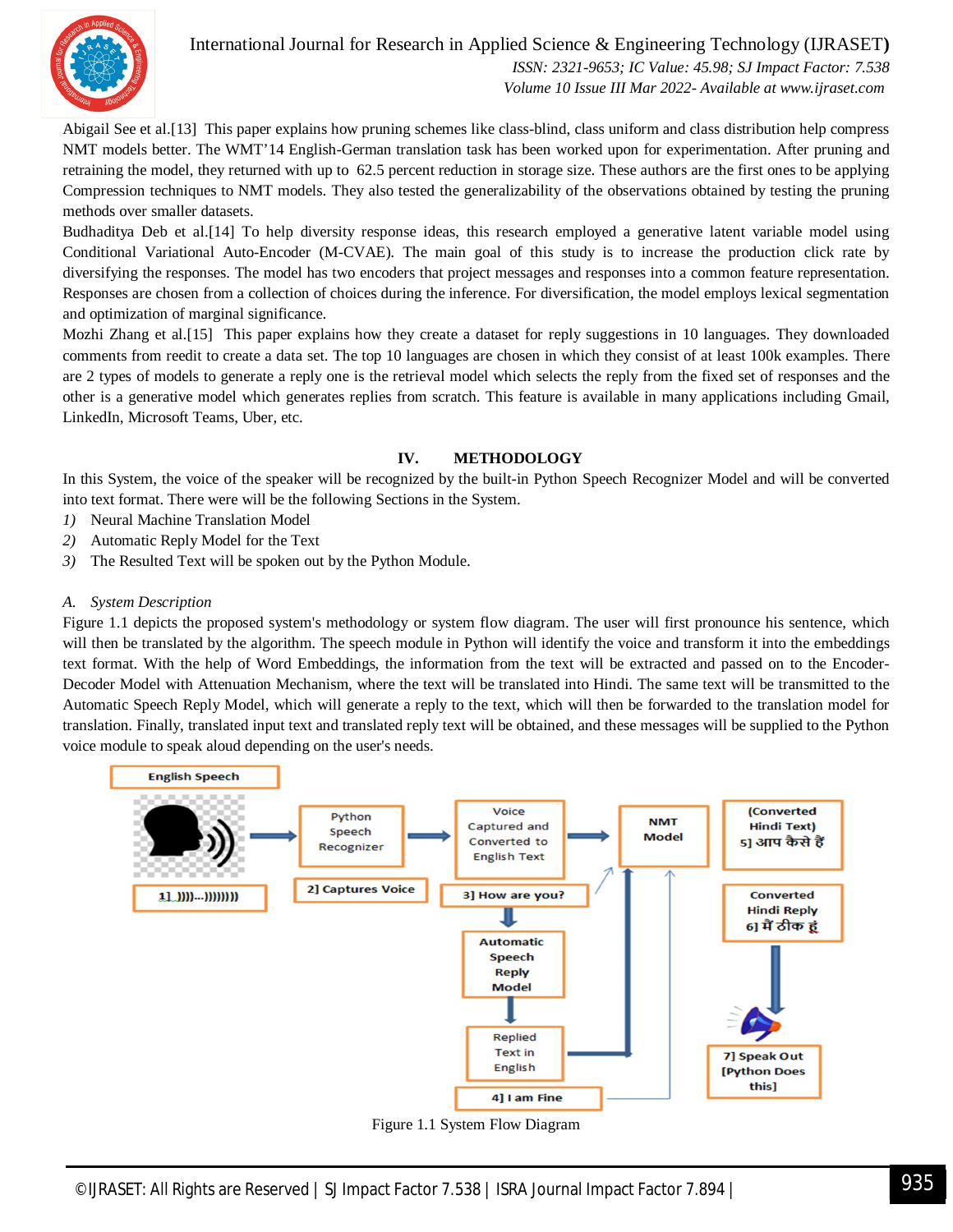

International Journal for Research in Applied Science & Engineering Technology (IJRASET**)**

 *ISSN: 2321-9653; IC Value: 45.98; SJ Impact Factor: 7.538 Volume 10 Issue III Mar 2022- Available at www.ijraset.com*

#### **V. CONCLUSION**

The Papers explains about various models and techniques in Translation which are taken into consideration for the development of speech to speech translation using Neural Machine Translation. They have explained various pre-processing techniques that can be executed for the sentences before sending as input to the model. The various pre-processing techniques include Tokenization, Sentence Segmentation, Normalization, word embedding's and BPE. They also have explained about various models which can be effectively used to translate sentences. The model is evaluated based on the Perplexity, Mean Reciprocal Rank, Precision, Adequacy scores, Fluency scores, Overall ratings and Bleu Scores. It explains different models and techniques to develop the data for the automatic reply suggestions and diversify the response. The dataset can be either a retrieval model from a fixed set of replies or a generative model where the reply suggestions are generated from the scratch.

#### **VI. FUTURE SCOPE**

The proposed system can be extended for all languages, with more data the accuracy can be improved. More Sophisticated Models can be developed with the help of transformers and Transfer Learning Models. The replythe Suggestion Model can be improved with the help of creating similar sentences in one cluster for each sentence. The reply the suggestion model can be improved with the help of more replies for each text.

#### **REFERENCES**

- [1] Felix Stahlbergu University of Cambridge, Engineering Department, Trumpington StreetCambridge CB2 1PZ, United Kingdom. Neural Machine Translation.
- [2] Rico Sennrich and Barry Haddow and Alexandra Birch School of Informatics, University of Edinburgh. Neural Machine Translation of Rare Words with Subword Units.
- [3] Mikel Artetxe, Gorka Labaka & Eneko Agirre IXA NLP Group University of the Basque Country (UPV/EHU), Kyunghyun Cho New York University CIFAR Azrieli Global Scholar. Unsupervised Neural Machine Translation.
- [4] Anjuli KannanF, Karol KurachF, Sujith RaviF, Greg Corrado, László Lukács, Marina Ganea, Tobias KaufmannF, Andrew Tomkins, Balint Miklos, Peter Young, Vivek Ramavajjala. Smart Reply: Automated Response Suggestion for Email.
- [5] Rico Sennrich and Barry Haddow and Alexandra Birch School of Informatics, University of Edinburgh. Improving Neural Machine Translation Models with Monolingual Data.
- [6] Sahinur Rahman Laskar, Abdullah Faiz Ur Rahman Khilji, Partha Pakray, Sivaji Bandyopadhyay Department of Computer Science and Engineering, National Institute of Technology Silchar, Assam, India. Multimodal Neural Machine Translation for English to Hindi.
- [7] Ajay Anand Verma, Pushpak Bhattacharyya CFILT, Indian Institute of Technology Bombay, India. Neural Machine Translation.
- [8] Saikiran Gogineni, G. Suryanarayana, Sravan Kumar Surendran, CMR College OF Engineering & Technology, Hyderabad. An Effective Neural Machine Translation for : English to Hindi Language.
- [9] Roee Aharoni Bar Ilan University Ramat-Gan Israel Melvin Johnson and Orhan Firat Google AI Mountain View California. Massively Multilingual Neural Machine Translation.
- [10] M. Anand Kumar, B. Premjith, Shivkaran Singh, S. Rajendran and K. P. Soman From the Journal of Intelligent Systems. An Overview of the Shared Task on Machine Translation in Indian Languages (MTIL) – 2017.
- [11] Hendra Setiawan, Matthias Sperber, Udhay Nallasamy ,Matthias Paulik. Variational Neural Machine Translation with Normalizing Flows.
- [12] Georgiana Dinu, Prashant Mathur, Marcello Federico, Yaser Al-Onaizan Amazon AI. Training Neural Machine Translation To Apply Terminology Constraints.
- [13] Abigail See, Minh-Thang Luong, Christopher D. Manning Computer Science Department, Stanford University, Stanford, CA 94305. Compression of Neural Machine Translation Models via Pruning.
- [14] Budhaditya Deb Peter Bailey Milad Shokouhi Microsoft Search, Assistance and Intelligence. Diversifying Reply Suggestions using a Matching-Conditional Variational Autoencoder.
- [15] Mozhi Zhang Wei Wang Budhaditya Deb Guoqing Zheng Milad Shokouhi Ahmed Hassan Awadallah. A Dataset and Baselines for Multilingual Reply Suggestion.